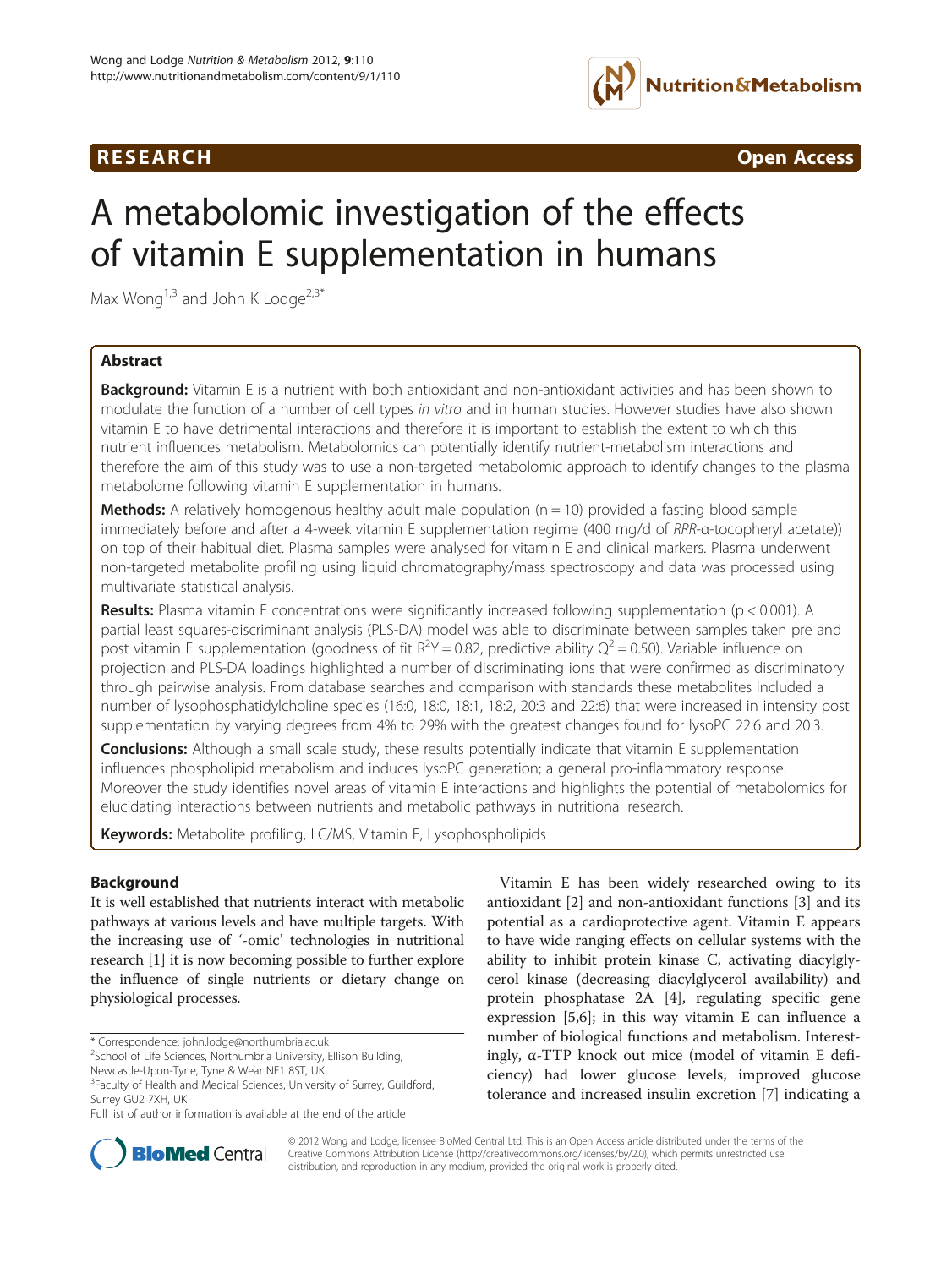role for α-tocopherol regulation in glucose control. Vitamin E supplementation has been shown to influence platelet [[8\]](#page-7-0) and mononuclear cell functions [\[8,9\]](#page-7-0), and reduce indices of oxidative stress and inflammation [[10](#page-7-0)] in humans. However vitamin E may also have potential detrimental actions as high dose (>400 mg/d) supplementation was found to increase mortality in a metaanalysis [[11\]](#page-7-0) and high dose supplementation has been proposed to potentially interfere with drug metabolism [[12\]](#page-7-0). As nutrients generally have multiple targets and interactions, it is likely that vitamin E has alternate functions and can further influence metabolic pathways.

Metabolomics offers the opportunity to investigate global changes to metabolites in biological samples and there is much interest in this technology for nutritional studies [[1](#page-7-0),[13](#page-7-0)]. Potential opportunities include a further understanding of the interactions of whole diet or individual nutrients on metabolic pathways, the metabolic interactions between diet and disease, and developing biomarkers for dietary exposure and/or disease [\[14,15](#page-7-0)]. Metabolomic technology has been applied to a number of nutritional studies (reviewed in [[1,16\]](#page-7-0)), allowing investigators to compare the influence of dietary patterns on metabolite profiles [[17](#page-7-0)], monitor nutrient metabolism or identify novel metabolic pathways influenced by the nutrient [[18\]](#page-7-0). Interestingly metabolomics has previously been used in animal models to investigate vitamin E metabolism. Following pregnane X receptor activation in knockout mice there was an attenuation of α-tocopherol metabolism but production of a novel γ-tocopherol metabolite [\[19\]](#page-7-0). Novel vitamin E metabolites were also found by Johnson et al. in human and mouse models by LC/MS [\[20](#page-7-0)]. In a mouse model of neuronal ceroid lipofuscinosis, vitamin E supplementation reversed metabolic abnormalities associated with the phenotype [\[21](#page-7-0)]. In a rat liver model of vitamin E deficiency, the authors found metabolic changes associated with amino acids, glucose and purines that suggested shifts in energy metabolism with deficiency [[22\]](#page-7-0). In the only human metabolic study involving vitamin E, metabolomics was successfully used to determine 'predictors of response' to vitamin E treatment in subjects with Non-Alcoholic Steatohepatitis [[23\]](#page-7-0). These studies demonstrate that vitamin E can influence metabolic pathways and so it is of interest to investigate other potential interactions in a human supplementation study.

We have previously highlighted that metabolomics can be used to provide insights into how vitamin E can influence the metabolome [\[16\]](#page-7-0) and in the present study we have expanded on these observations to identify subtle but distinct changes to human plasma metabolome following vitamin E supplementation, the main effects of which include significant increases in the intensities of a number of lysophospholipid species.

## **Methods**

## Materials

All solvents were purchased from Fisher Scientific (Loughborough, UK). Acetonitrile and methanol were LC/MS grade, formic acid was laboratory reagent grade. Water was purified using an Elga PureLab Ultra system (Elga, High Wycombe, UK). Leucine encephalin and lysophosphatidylcholine pure standards (analytical grade) were purchased from Sigma Aldrich (Poole, UK). Gelatine capsules containing 400 mg of natural (RRR) alphatocopheryl acetate (purity 98.9%) in vitamin E-stripped corn oil were purchased from Eurocaps Ltd. (Gwent, UK).

## Human study

For this study 10 male subjects were recruited from within the University of Surrey and surrounding area through advertisement. Their average age and BMI were  $32 \pm 9$  years and  $24 \pm 4$  kg/m<sup>2</sup> respectively. The subjects were outwardly healthy, normolipidaemic (total cholesterol  $4.76 \pm 1.3$  mmol/L and triacylglycerols  $0.95 \pm$ 0.6 mmol/L) and were not taken any prescription medication or dietary supplements. The study was a one-way supplementation trial with subjects taking a capsule containing 400 mg of alpha-tocopheryl acetate every day for 4 weeks on top of their habitual diet (no dietary standardisation was performed). At the start and end of the trial, subjects visited the clinical investigation unit at the University of Surrey in a fasted state where they provided a blood sample (20 mL, EDTA). Under identical conditions for each collection, plasma was harvested by centrifugation, immediately aliquoted (0.5 mL), frozen and stored at -80°C prior to analysis. The University of Surrey Ethics Committee granted approval for this study.

### Sample preparation

For protein precipitation, 100 μl of freshly thawed human plasma was vortex mixed with 400 μl of chilled (-80°C) methanol for 1 min then left on ice for 10 min. The mixture was then centrifuged at 13,000 rpm for 10 minutes and the supernatant transferred to autosampler vials (Waters, Manchester, UK) for LC/MS analysis. For metabolite identification, pure standards  $(1 \text{ ng/µL})$ injected) were dissolved in methanol and analysed under the same conditions as for the plasma samples. Plasma samples were also spiked with pure standards.

### Liquid Chromatography Mass Spectrometry (LC/MS)

Chromatography was performed on a Waters Acquity UPLC™ system (Waters, Manchester, UK) using an Acquity BEH  $C_{18}$  column (1.7 µm 2.1  $\times$  100 mm) for sample separation following a 5 μL injection volume using partial loop mode. The column oven was maintained at 40°C and the autosampler at 4°C. The mobile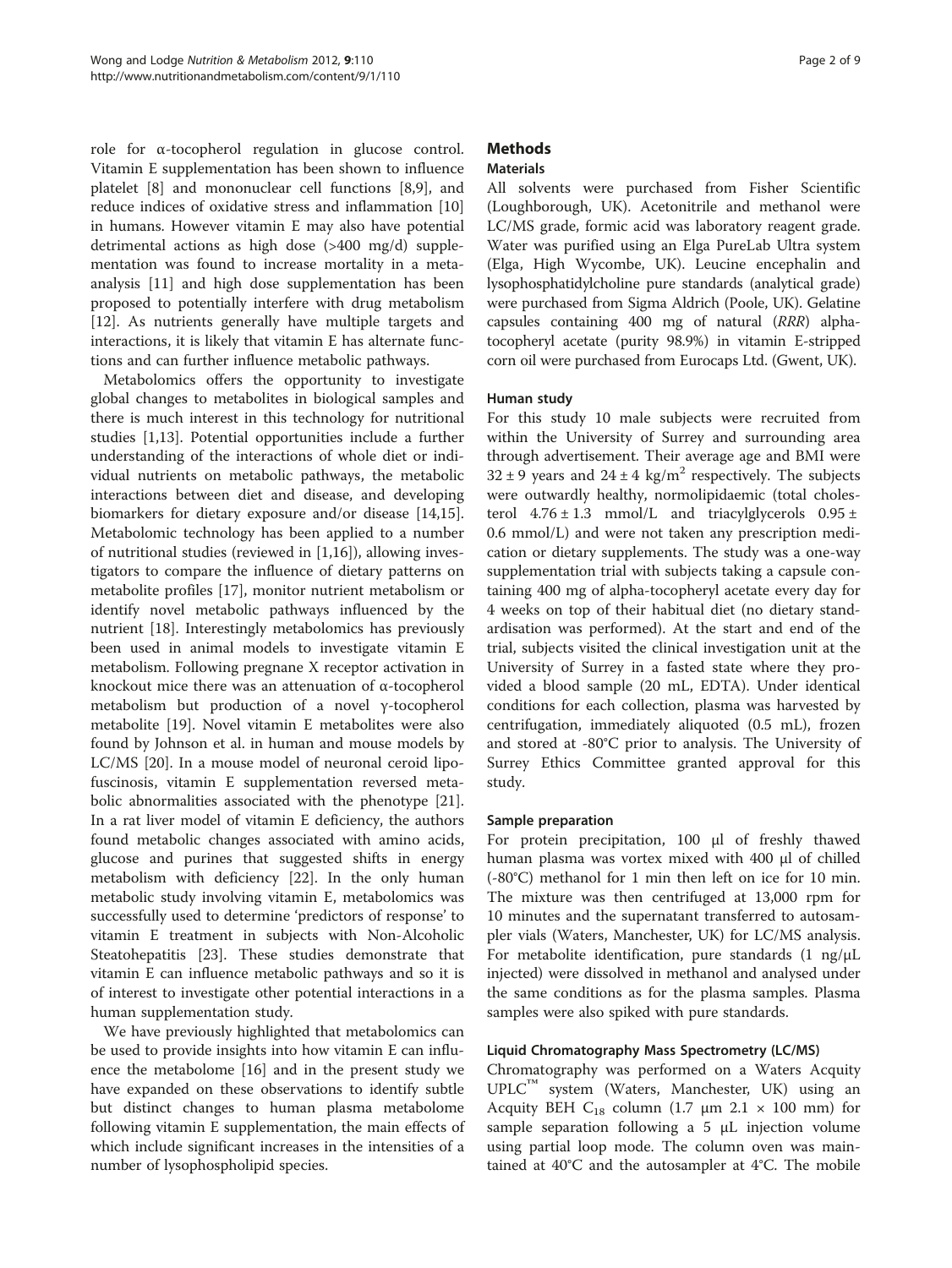phase consisted of: (A) 0.1% formic acid in water, and (B) acetonitrile with 0.1% formic acid. The gradient program began with 100% (A) for 0.5 min, then proceeded with a linear gradient to 100% (B) over 8.5 min, then returned to initial conditions (100% A) and maintained for 1 min. The total run time was 10 min with a flow rate of 0.6 ml/min.

Mass Spectrometry was performed on a Waters Micromass QToF Premier™ (Waters, Manchester, UK) operating in both positive and negative ion electrospray modes. The source temperature was set to 120°C, the desolvation temperature was 450°C, with nebulisation gas set to 800 L/hr. The collision energy was set at 4 eV. The capillary and cone voltages were set at 3.1 kV and 38 V respectively in positive ionisation mode, and 2.9 kV and 35 V respectively in negative ionisation mode. A LockSpray™ interface was used to ensure mass accuracy. For this leucine-enkephalin (556.2771 m/z in positive ionisation mode) was infused at a concentration of 200 ρg/μL at a flow rate of 0.01 ml/min. Data was collected in centroid mode over the range 100 to 1000 m/z with an acquisition rate of 0.2 s, interscan delay of 0.02 s, with dynamic range enhancement activated. MS/MS experiments were performed by ramping the collision energy from 10–50 V on selected masses of interest while all other parameters remained the same. Each sample was injected 6 times. The sample list was randomised and also contained a quality control sample and a metabolite test mix sample which were analysed following every 20 injections in order to monitor retention time and mass drift within the total analytical period.

### Other analysis

Plasma vitamin E concentrations were analysed by HPLC incorporating electrochemical detection as previously described [[24\]](#page-7-0). Plasma total cholesterol, triacylglycerols, glucose and nonesterified fatty acids were measured using enzymatic test kits (Instrumentation Laboratory, UK) on an automated clinical analyser (ILab650, Instrumentation Laboratory, UK).

### Data analysis

The acquired LC/MS data was analysed and visualised using MassLynx and MarkerLynx (both Version 4.1, Waters), using a noise elimination level set at 6 and 15 masses per retention time. Background ions from associated blank injections were excluded from each sample. The mass and retention time windows were 0.05 Da and 0.1 min respectively and signal drift was corrected automatically by the software. The peak information was then transferred to a multivariate analysis package (SIMCA-P+,Ver 12, Umetrics AB, Sweden). Data were initially analysed by Principal Component Analysis (PCA) to identify any outliers. All variables were set to Pareto scaling. A 2-component model was generated for Partial Least Squares Discriminant Analysis (PLS-DA) and the predictive ability  $(Q^2)$  of the model assessed by internal cross validation (seven-group venetian blind cross-validation). A predictive set was established by randomly removing 30% of the data to form a training set and testing the predictive ability of the model against the remaining 'test' data through averaging seven iterations of the data. The model was able to correctly classify 72% of samples (in both groups) in a predictive set. PLS-DA loadings and variable influence on projection (VIP) plots were used to identify the most important discriminatory species from the total list of features detected. For the pairwise analysis of signal intensities, Wilcoxon Matched Pairs tests were performed using Prism (Ver 5, GraphPad Software Inc). A Bonferroni correction, to take into account multiple comparisons, was applied using the number of discriminating ions from the VIP plot as the number of variables in the calculation, giving an alpha level of 0.002. Only signals that were significantly different with treatment ( $p < 0.05$ ), or a trend for significance  $(p < 0.1)$  following pair-wise comparisons, underwent putative identification.

### Results and discussion

In this study LC/MS based metabolomics has been applied to plasma samples obtained pre and post vitamin E supplementation. Metabolomics is being increasingly used in nutritional studies [[16\]](#page-7-0), as it is of importance to further understand how diet influences metabolic pathways and to develop biological markers of dietary exposure [[14\]](#page-7-0). Vitamin E supplementation has been shown to have varied responses in a number of ex vivo and in vitro studies and with the development of more sophisticated research tools such as metabolomics, our aim was to use this technology to identify any effects of vitamin E supplementation on human metabolism. Vitamin E plasma concentrations were relatively high at baseline, suggesting the subjects were replete in vitamin E, but values significantly increased from  $31.53 \pm$ 4.6  $\mu$ mol/L before supplementation to 46.65 ± 5.16  $\mu$ mol/L post supplementation (p < 0.001), which represents a 1.5 fold increase in concentration. This is in line with what is expected from similar vitamin E interventions [\[25\]](#page-7-0) as it is known that due to hepatic regulation plasma concentrations become saturated and cannot be raised more than 2–3 fold [\[26\]](#page-7-0). There were no changes to plasma concentrations of glucose, total cholesterol and triacylglycerol following supplementation (data not shown).

### Classification of samples

The LC/MS approach detected approximately 2500 ion species in plasma samples, and there was no significant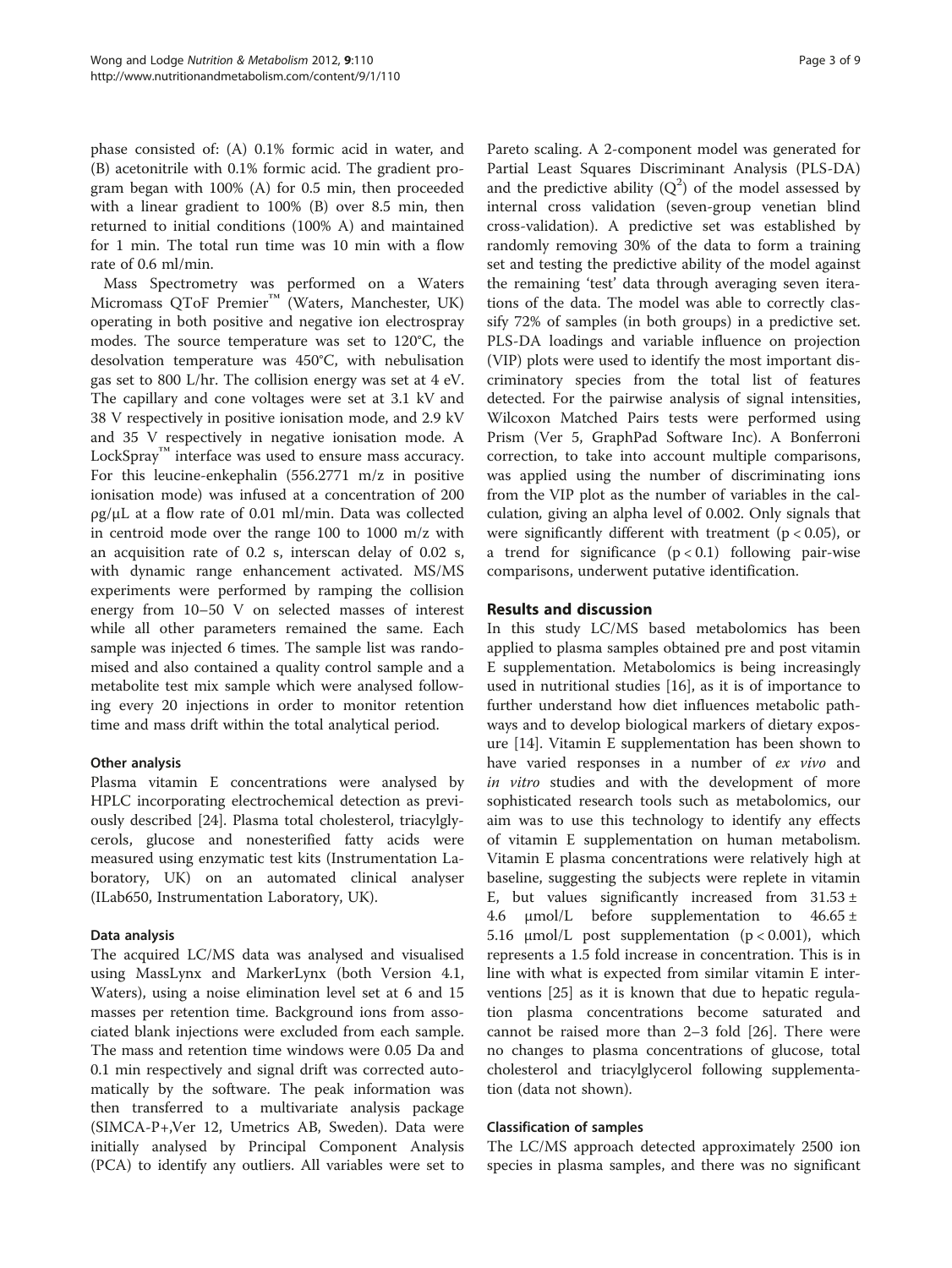<span id="page-3-0"></span>difference between the total number of species detected pre  $(2551 \pm 176)$  and post  $(2556 \pm 142)$  supplementation. The data were firstly analysed by unsupervised Principal Component Analysis (PCA) to check for overall data quality (Figure 1a). We found no data points outside the Hotelling confidence intervals and so no data points were investigated further. PCA was unable to discriminate between sample groups (Figure 1a), however this is not uncommon as PCA may not be sensitive enough to discriminate between samples sets when there is large variation and only modest differences between groups, as commonly seen in nutritional studies [[27\]](#page-7-0).

To further explore the data a two-component PLS-DA model was established (Figure 1b), and was able to discriminate between treatment (model parameters;  $R^2Y =$ 0.82,  $Q^2 = 0.50$ , with samples post supplementation clustering mainly to the left along the first latent variable axis. To identify discriminatory species the data was explored through a PLS-DA loadings plot and a VIP plot of the first latent variable (Figure [2a](#page-4-0) and b respectively). This generated a list of top discriminatory species above a VIP score of 7.5. We then analysed single ion chromatograms and associated molecular ions of the species in the original data in order to check for adducts and remove false positive signals, and performed pairwise comparisons of ion intensities between sample class to confirm differences between treatment groups. From this analysis out of the approximately 2500 features initially detected, only seven discriminatory signals remained for further identification.

## Identification of signals discriminatory for vitamin E supplementation

To identify these discriminatory species, elemental composition analysis was performed using Masslynx to

obtain potential formulae. Masses were then entered into metabolite databases (Human Metabolite Database, [www.hmdb.ca](http://www.hmdb.ca); METLIN, metlin.scripps.edu), and formulae compared with possible elemental composition taking into account potential adducts from molecular ion analysis. To confirm identities pure compounds were purchased when possible and analysed under identical conditions to that of the plasma samples, including spiking of original samples. Molecular ion and fragmentation patterns of the standards and the associated peak in original samples, retention time and sample spiking confirmed the assignments. An example of such an assignment strategy is shown in Figure [3](#page-5-0) for the species at 7.78 min, 524.37 m/z in plasma. A positive ion mode TIC of the region around the peak in a representative plasma sample is shown in Figure [3a.](#page-5-0) A spectrum of the peak at 7.78 min in positive mode (Figure [3b\)](#page-5-0) revealed a major signal at 524.372 m/z and in negative mode (Figure [3c\)](#page-5-0) at 568.36 and 508.34 m/z. The top match for this signal from metabolite databases was found to be the  $[M + H]^+$  adduct of lysophosphatidylcholine (C18:0). MS/MS fragmentation patterns of the peak at 7.78 min in positive mode (Figure [3d\)](#page-5-0) revealed major signals at 184.07 and 104.10 m/z characteristic of the phosphocholine moiety [[28\]](#page-7-0) and in negative mode (Figure [3e](#page-5-0)) at 283.25 m/z characteristic of the [M-H]- adduct of stearic acid. A comparison of this analysis with that of a pure standard of lysophosphatidylcholine (C18:0) (Figure [3f-j](#page-5-0)) revealed identical mass spectroscopy behaviour. Using the same approach, six lysophosphatidylcholine (LysoPC) species were assigned (Table [1](#page-5-0)) that were increased in intensity post supplementation (pairwise analysis, Figure. [4](#page-6-0)). Similar assignment strategies were used for the confirmation of LysoPC in previous studies [\[29,30](#page-7-0)].

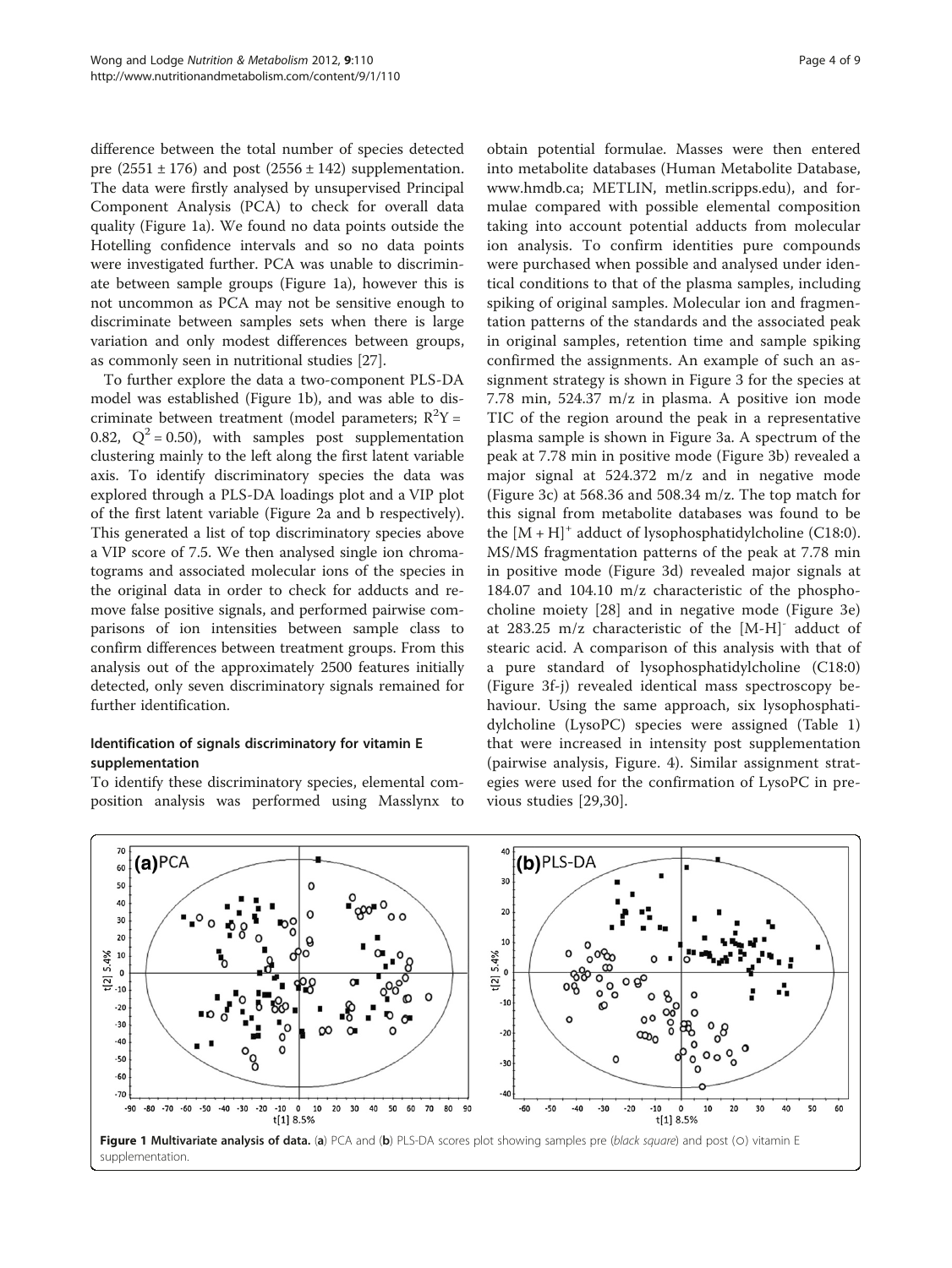<span id="page-4-0"></span>

Other discriminatory species influenced by vitamin E supplementation remain to be assigned as no matches were found on metabolite databases. As vitamin E metabolites appear in the plasma and urine following supplementation [[31\]](#page-7-0) it may have been expected to find such metabolites as discriminatory species in the current study. The α-tocopherol metabolites α-carboxyethyl hydroxychroman (α-CEHC) and its glucuronide derivative were found to be discriminating in a metabolomic investigation in mice following activation of the pregnane X nuclear receptor [\[19](#page-7-0)]. However, molecular ions of these species and their potential adducts were not found in the current study, presumably a consequence of the protein precipitation technique used.

## Lysophophatidylcholine species are significantly increased in response to vitamin E supplementation

The intensity of lysoPC species were increased varyingly; 22:6 (29%), 20:3 (21%), 18:0 (8%), 18:1 (7.5%), 18:2 (4.5%), and 16:0 (4%). LysoPC are products of phospholipid metabolism formed predominantly through the action of phospholipase  $A_2$  (PLA<sub>2</sub>) activity on biological membranes, but also through Lecithin Cholesterol Acyl Transferase (LCAT) activity between lipoproteins, and during the oxidative modification of LDL [\[32\]](#page-7-0). When LysoPC are formed there is a loss of a fatty acid molecule and so one might expect levels of nonesterified fatty acids (NEFA) to increase in the plasma. We measured NEFA in pre and post samples and found NEFA to be increased non-significantly following vitamin E supplementation  $(0.189 \pm 0.08 \text{ mmol/L}$  in pre vs  $0.202 \pm$ 0.11 mmol/L in post). LysoPC have specific actions and are not simply a consequence of phospholipid metabolism. LysoPC have pro-inflammatory activity, having the ability to activate a variety of cell lines and this activation has been shown to be dependent on the acyl chain length, with saturated species being the most effective [[33\]](#page-7-0). LysoPC are mediators of endothelial function [\[32](#page-7-0)], capable of inducing endothelial dysfunction, platelet activation [\[34\]](#page-7-0), and migration of smooth muscle cells [\[35](#page-7-0)]. Some of these lysoPC actions appear to be mediated through signal-regulated kinases [[34\]](#page-7-0), the release of growth factors [\[35\]](#page-7-0) and through binding to specific receptors [[32](#page-7-0)]. A release of lysoPC following vitamin E supplementation would suggest a general pro-inflammatory response, however vitamin E is thought to have antiinflammatory properties. Vitamin E has been shown to attenuate the pro-inflammatory action of lysoPC in various cell culture studies [\[34-36](#page-7-0)]. For example, a recent study in high cardiovascular risk subjects demonstrated an overall anti-inflammatory effect following long-term vitamin E supplementation [[10\]](#page-7-0). Opposing roles for vitamin E can occur; the simultaneous potentiation of  $PLA<sub>2</sub>$  activity but inhibition of COX activity favoured production of vasodilator prostanoids in endothelial cells [\[37](#page-7-0)], and this may provide an overall beneficial effect in certain tissues and provide an explanation for these contradictory findings.

It is interesting to note that impaired vitamin E regulation appears to play a role in glucose control through unknown mechanisms [\[7](#page-7-0)]. The finding that lysoPC are involved in both adipocyte glucose uptake [\[38\]](#page-7-0) and glucose-dependent insulin secretion [\[39\]](#page-7-0), and that lyso-PC have been shown to be potential biomarkers of type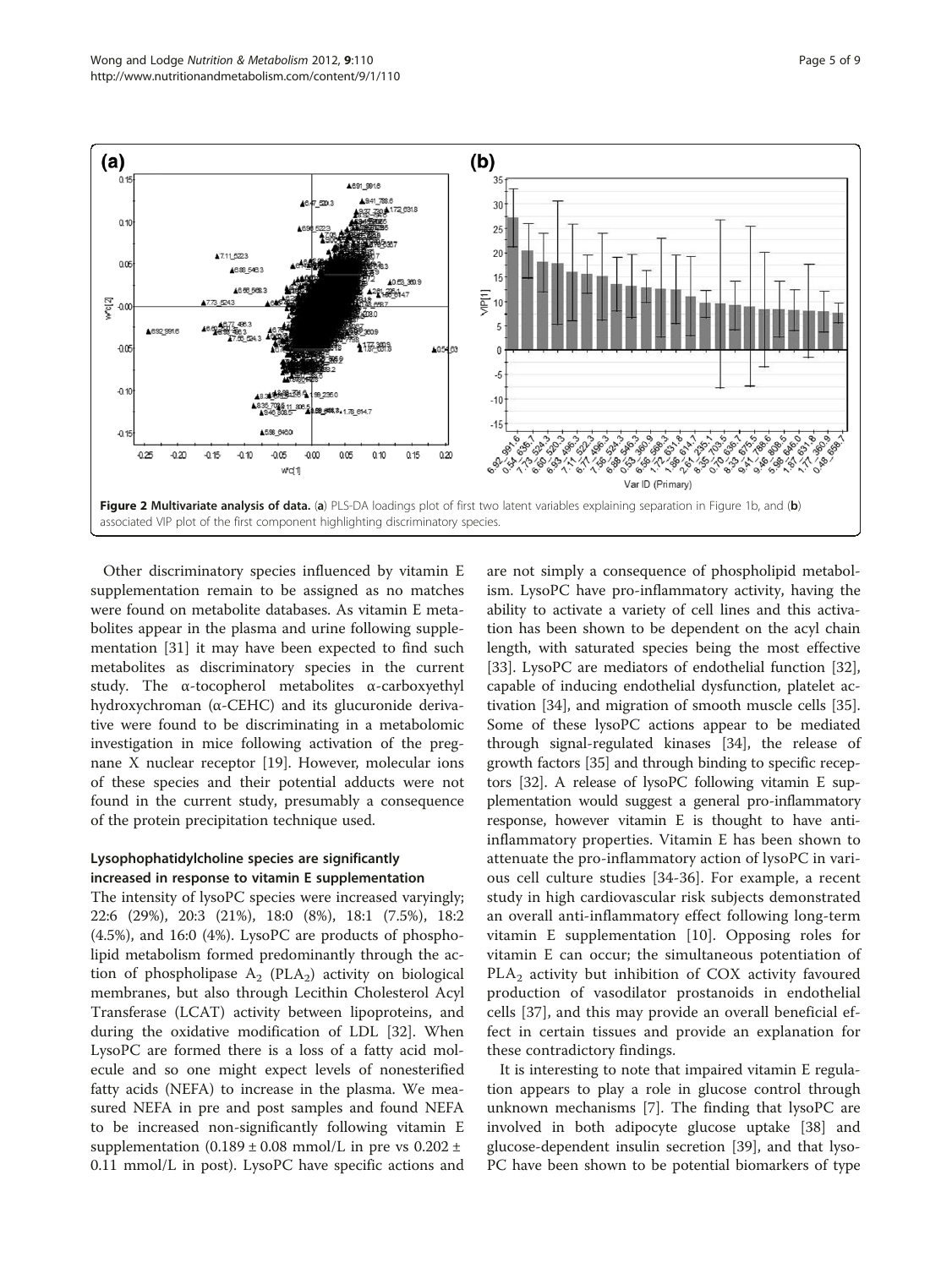<span id="page-5-0"></span>

Table 1 Major discriminatory species identified from the PLS-DA loadings and VIP plot

| VIP   | $m/z$ [M + H] <sup>+</sup> | RT (min) | $P$ value* | Assignment    |
|-------|----------------------------|----------|------------|---------------|
| 18.02 | 524.371                    | 7.78     | 0.037      | LysoPC (18:0) |
| 17.93 | 520.340                    | 6.60     | 0.052      | LysoPC (18:2) |
| 16.02 | 496.339                    | 6.93     | 0.085      | LysoPC (16:0) |
| 15.67 | 522.355                    | 711      | 0.045      | LysoPC (18:1) |
| 13.32 | 546.356                    | 6.88     | 0.018      | LysoPC (20:3) |
| 12.73 | 568.340                    | 6.56     | 0.023      | LysoPC (22:6) |
| 9.59  | 235.181                    | 2.61     | 0.012      | <b>NA</b>     |

\* from pairwise comparisons pre vs post, with an adjusted Bonferroni p value (<0.002) no significance remained. NA, no assignment from metabolite databases. All signals were increased in intensity post vitamin E supplementation.

2 diabetes [\[40\]](#page-8-0) does link these various lines of evidence and warrants further study.

Potential mechanisms of raised lysophosphatidylcholines

There are a number of potential mechanisms by which vitamin E supplementation could increase levels of lysoPC. Vitamin E has been shown to influence gene expression of a number of systems and modulate the activities of a number of enzymes involved in signal transduction, including  $PLA_2$  [[41](#page-8-0)]. Depending on the model used vitamin E treatment has been shown to activate [[37,](#page-7-0)[42,43\]](#page-8-0), inhibit [[44-46](#page-8-0)] or have no effect [\[47](#page-8-0)] on PLA<sub>2</sub> activity, but the weight of evidence overall is suggestive of an increase in  $PLA_2$  activity following vitamin E exposure in cell/animal models. Because of the difference in models used and lack of human data it is not possible to relate  $PLA_2$  activity with vitamin E levels. Vitamin E can form complexes with lysoPC which help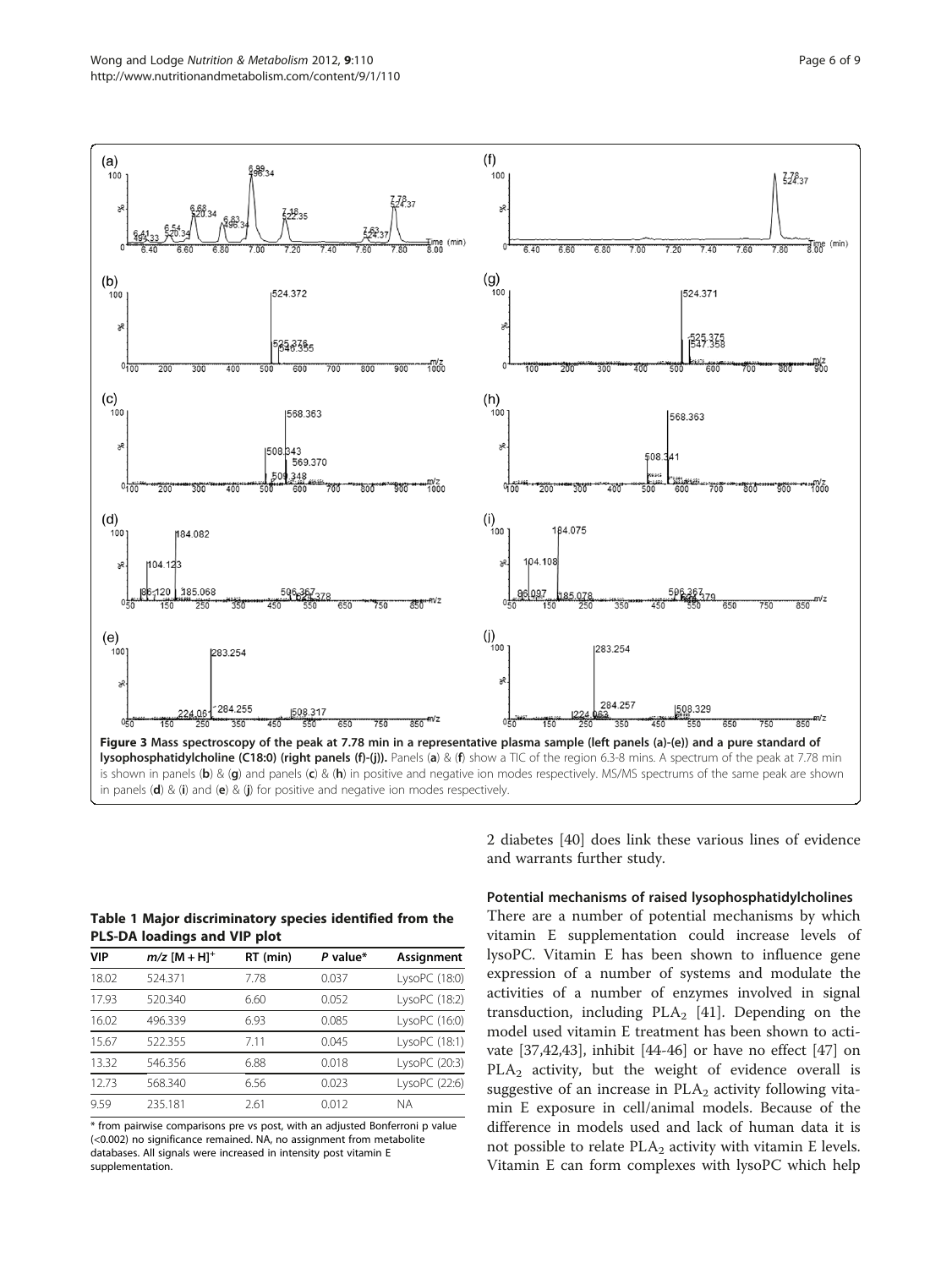<span id="page-6-0"></span>

to maintain membrane structure and although vitamin E is thought to stabilise membranes through its interaction with phospholipids and other membrane components, there is evidence that it can also destabilise [[48\]](#page-8-0). An increase in vitamin E content of biological membranes, following supplementation, may potentially disrupt the membrane causing displacement of membrane phospholipids, which are metabolised releasing lysoPC. However it is not known if a 1.5 fold increase in vitamin E content (as found in the current study) could have these effects on biological membranes. Alternatively the result may not necessarily be specific to vitamin E but could be representative of an acute phase response to the intervention, or a similar phenomenon, as other studies have found lysoPC to be discriminating species. For example, a metabolomic study found a number of lysoPC species increased during an oral glucose tolerance test [\[18](#page-7-0)]. LysoPC have also been associated with a number of disease states and found to be increased in subjects with hepatitis B-induced deterioration of liver function [[29](#page-7-0)], rheumatoid arthritis [[49\]](#page-8-0), type 2 diabetes [\[50](#page-8-0)] and obesity [[51](#page-8-0)], whereas lysoPC were significantly decreased in subjects with colorectal cancer [\[52](#page-8-0)], and in sepsis patients [[53](#page-8-0)]. Therefore, as lysoPC appear to be influenced by a number of physiological conditions further work is necessary to elucidate the mechanism of this effect and the identification of other species influenced by vitamin E supplementation. It would be of interest to pursue and validate these observations in a more comprehensive study of vitamin E supplementation.

#### Conclusions

Overall the data in this study suggest that vitamin E supplementation influences phospholipid metabolism, increasing the intensity of a variety of lysophosphatidylcholine species in plasma in the order  $22:6 > 20:3 >$  $18:0 \sim 18:1 > 18:2 \sim 16:0$ . This is one of only a few reports using metabolomics to investigate single nutrient interactions in a human intervention study and highlights the potential of metabolomic technology in nutrition research in defining alternative functions for nutrients and elucidating how nutrients interact with metabolic pathways, in this case vitamin E.

#### Abbreviations

BMI: Body mass index; EDTA: Ethylene diamine tetra acetic acid; HPLC: High pressure liquid chromatography; LC/MS: Liquid Chromatography Mass Spectroscopy; PCA: Principal component analysis; PLS-DA: Partial least squares-discriminant analysis; lysoPC: Lysophosphatidylcholine; Q<sup>2</sup>: Model predictive ability; QTOF: Quadrupole time of flight spectrometer; R<sup>2</sup>Y: Mode goodness of fit; VIP: Variable influence on projection.

#### Competing interests

The authors declare no competing interest.

#### Authors' contributions

JL conceived and designed the study and prepared the manuscript. MW carried out all the experimental work and statistical analysis and helped to draft the manuscript. All authors read and approved the final manuscript.

#### Acknowledgments

We would like to thank the subjects who took part in this study and to the undergraduate project students that helped co-ordinate the human trial. We thank the University of Surrey for pump-priming funding for this study.

#### Author details

<sup>1</sup>Department of Paediatrics, University of Cambridge, Addenbrooke's Hospital, Cambridge CB2 0QQ, UK. <sup>2</sup>School of Life Sciences, Northumbria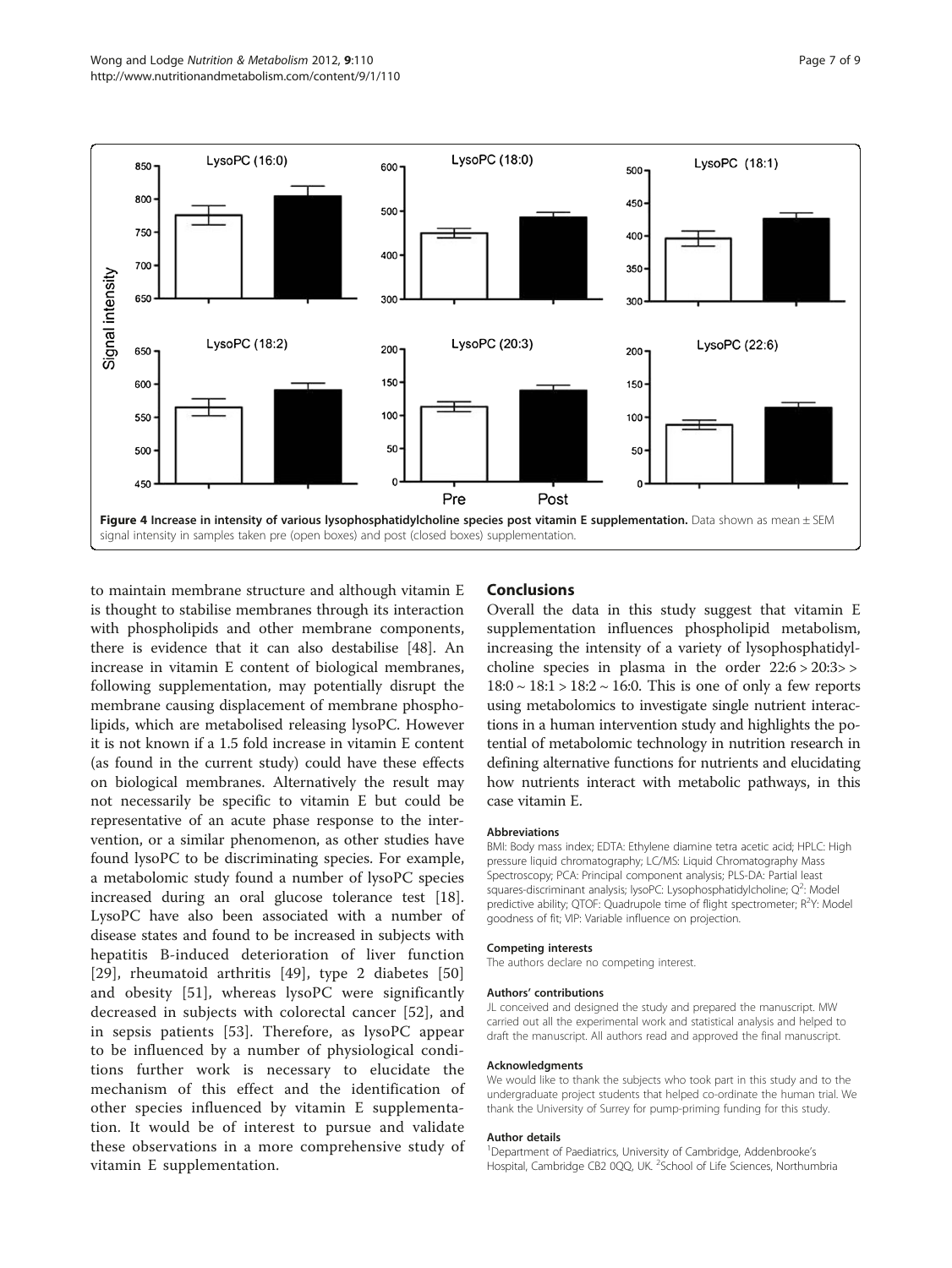<span id="page-7-0"></span>University, Ellison Building, Newcastle-Upon-Tyne, Tyne & Wear NE1 8ST, UK. <sup>3</sup>Faculty of Health and Medical Sciences, University of Surrey, Guildford, Surrey GU2 7XH, UK.

Received: 17 October 2012 Accepted: 15 December 2012 Published: 19 December 2012

#### References

- 1. Rezzi S, Ramadan Z, Fay LB, Kochhar S: Nutritional metabonomics: applications and perspectives. J Proteome Res 2007, 6:513-525.
- Burton GW, Traber MG: Vitamin E: antioxidant activity, biokinetics and bioavailability. Annu Rev Nutr 1990, 10:357–382.
- Rimbach G, Minihane AM, Majewicz J, Fischer A, Pallauf J, Virgli F, Weinberg PD: Regulation of cell signalling by vitamin E. Proc Nutr Soc 2002, 61:415–425.
- 4. Azzi A, Breyer I, Feher M, Pastori M, Ricciarelli R, Spycher S, Staffieri M, Stocker A, Zimmer S, Zingg JM: Specific cellular responses to alphatocopherol. J Nutr 2000, 130:1649–1652.
- Rimbach G, Moehring J, Huebbe P, Lodge JK: Gene-regulatory activity of alpha-tocopherol. Molecules 2010, 15:1746–1761.
- 6. Azzi A, Gysin R, Kempna P, Munteanu A, Villacorta L, Visarius T, Zingg JM: Regulation of gene expression by alpha-tocopherol. Biol Chem 2004, 385:585–591.
- 7. Birringer M, Kuhlow D, Pfluger PT, Landes N, Schulz TJ, Glaubitz M, Florian S, Pfeiffer A, Schuelke M, Brigelius-Flohe R, Ristow M: Improved glucose metabolism in mice lacking alpha-tocopherol transfer protein. Eur J Nutr 2007, 46:397–405.
- 8. Williams JC, Forster LA, Tull SP, Ferns GA: Effects of vitamin E on human platelet and mononuclear cell responses in vitro. Int J Exp Pathol 1999, 80:227–234.
- Devaraj S, Li D, Jialal I: The effects of alpha-tocopherol supplementation on monocyte function. Decreased lipid oxidation, interleukin 1 beta secretion and monocyte adhesion to endothelium. J Clin Investig 1996, 98:756–763.
- 10. Devaraj S, Tang R, Adams-Huet B, Harris A, Seenivasan T, de Lemos JA, Jialal I: Effect of high-dose alpha-tocopherol supplementation on biomarkers of oxidative stress and inflammation and carotid atherosclerosis in patients with coronary artery disease. Am J Clin Nutr 2007, 86:1392-1398.
- 11. Miller ER 3rd, Pastor-Barriuso R, Dalal D, Riemersma RA, Appel LJ, Guallar E: Meta-analysis: high-dosage vitamin E supplementation may increase allcause mortality. Ann Intern Med 2005, 142:37–46.
- 12. Brigelius-Flohe R: Adverse effects of vitamin E by induction of drug metabolism. Genes Nutr 2007, 2:249–256.
- 13. Gibney MJ, Walsh M, Brennan L, Roche HM, German B, van Ommen B: Metabolomics in human nutrition: opportunities and challenges. Am J Clin Nutr 2005, 82:497–503.
- 14. Lodge JK: Symposium 2: modern approaches to nutritional research challenges: targeted and non-targeted approaches for metabolite profiling in nutritional research. Proc Nutr Soc 2010, 69:95-102.
- 15. Fave G, Beckmann ME, Draper JH, Mathers JC: Measurement of dietary exposure: a challenging problem which may be overcome thanks to metabolomics? Genes Nutr 2009, 4:135–141.
- 16. Primrose S, Draper J, Elsom R, Kirkpatrick V, Mathers JC, Seal C, Beckmann M, Haldar S, Beattie JH, Lodge JK, et al: Metabolomics and human nutrition. Br J Nutr 2011, 105:1277–1283.
- 17. Stella C, Beckwith-Hall B, Cloarec O, Holmes E, Lindon JC, Powell J, van der Ouderaa F, Bingham S, Cross AJ, Nicholson JK: Susceptibility of human metabolic phenotypes to dietary modulation. J Proteome Res 2006, 5:2780–2788.
- 18. Zhao X, Peter A, Fritsche J, Elcnerova M, Fritsche A, Haring HU, Schleicher ED, Xu G, Lehmann R: Changes of the plasma metabolome during an oral glucose tolerance test: is there more than glucose to look at? Am J Physiol Endocrinol Metab 2009, 296:E384–393.
- 19. Cho JY, Kang DW, Ma X, Ahn SH, Krausz KW, Luecke H, Idle JR, Gonzalez FJ: Metabolomics reveals a novel vitamin E metabolite and attenuated vitamin E metabolism upon PXR activation. J Lipid Res 2009, 50:924–937.
- 20. Johnson CH, Slanar O, Krausz KW, Kang DW, Patterson AD, Kim JH, Luecke H, Gonzalez FJ, Idle JR: Novel metabolites and roles for alpha-tocopherol in humans and mice discovered by mass spectrometry-based metabolomics. Am J Clin Nutr 2012, 96:818–830.
- 21. Griffin JL, Muller D, Woograsingh R, Jowatt V, Hindmarsh A, Nicholson JK, Martin JE: Vitamin E deficiency and metabolic deficits in neuronal ceroid lipofuscinosis described by bioinformatics. Physiol Genomics 2002, 11:195–203.
- 22. Moazzami AA, Andersson R, Kamal-Eldin A: Changes in the metabolic profile of rat liver after alpha-tocopherol deficiency as revealed by metabolomics analysis. NMR Biomed 2011, 24:499–505.
- 23. Cheng J, Joyce A, Yates K, Aouizerat B, Sanyal AJ: Metabolomic profiling to identify predictors of response to vitamin E for Non-Alcoholic Steatohepatitis (NASH). PLoS One 2012, 7:e44106.
- 24. Podda M, Weber C, Traber MG, Packer L: Simultaneous determination of tissue tocopherols, tocotrienols, ubiquinols and ubiquinones. J Lipid Res 1996, 37:893–901.
- 25. Proteggente AR, Rota C, Majewicz J, Rimbach G, Minihane AM, Kraemer K, Lodge JK: Cigarette smokers differ in their handling of natural (RRR) and synthetic (all rac) alpha-tocopherol: a biokinetic study in apoE4 male subjects. Free Radic Biol Med 2006, 40:2080–2091.
- 26. Traber MG, Rader D, Acuff RV, Ramakrishnan R, Brewer HB, Kayden HJ: Vitamin E dose–response studies in humans with use of deuterated RRRalpha-tocopherol. Am J Clin Nutr 1998, 68:847-853.
- 27. Kemsley EK, Le Gall G, Dainty JR, Watson AD, Harvey LJ, Tapp HS, Colquhoun IJ: Multivariate techniques and their application in nutrition: a metabolomics case study. Br J Nutr 2007, 98:1–14.
- 28. Han X, Gross RW: Shotgun lipidomics: electrospray ionization mass spectrometric analysis and quantitation of cellular lipidomes directly from crude extracts of biological samples. Mass Spectrom Rev 2005, 24:367–412.
- 29. Yang J, Zhao X, Liu X, Wang C, Gao P, Wang J, Li L, Gu J, Yang S, Xu G: High performance liquid chromatography-mass spectrometry for metabonomics: potential biomarkers for acute deterioration of liver function in chronic hepatitis B. J Proteome Res 2006, 5:554–561.
- 30. Xia YQ, Jemal M: Phospholipids in liquid chromatography/mass spectrometry bioanalysis: comparison of three tandem mass spectrometric techniques for monitoring plasma phospholipids, the effect of mobile phase composition on phospholipids elution and the association of phospholipids with matrix effects. Rapid Commun Mass Spectrom 2009, 23:2125-2138.
- 31. Leonard SW, Paterson E, Atkinson JK, Ramakrishnan R, Cross CE, Traber MG: Studies in humans using deuterium-labeled alpha- and gammatocopherols demonstrate faster plasma gamma-tocopherol disappearance and greater gamma-metabolite production. Free Radic Biol Med 2005, 38:857–866.
- 32. Kougias P, Chai H, Lin PH, Lumsden AB, Yao Q, Chen C: Lysophosphatidylcholine and secretory phospholipase A2 in vascular disease: mediators of endothelial dysfunction and atherosclerosis. Med Sci Monit 2006, 12:RA5–16.
- 33. Ojala PJ, Hirvonen TE, Hermansson M, Somerharju P, Parkkinen J: Acyl chain-dependent effect of lysophosphatidylcholine on human neutrophils. J Leukoc Biol 2007, 82:1501–1509.
- 34. Murohara T, Ikeda H, Katoh A, Takajo Y, Otsuka Y, Haramaki N, Imaizumi T: Vitamin E inhibits lysophosphatidylcholine-induced endothelial dysfunction and platelet activation. Antioxid Redox Signal 2002, 4:791–798.
- 35. Kohno M, Yokokawa K, Yasunari K, Minami M, Kano H, Hanehira T, Yoshikawa J: Induction by lysophosphatidylcholine, a major phospholipid component of atherogenic lipoproteins, of human coronary artery smooth muscle cell migration. Circulation 1998, 98:353–359.
- 36. Feldman C, Anderson R, Theron AJ, Steel HC, van Rensburg CE, Cole PJ, Wilson R: Vitamin E attenuates the injurious effects of bioactive phospholipids on human ciliated epithelium in vitro. Eur Respir J 2001, 18:122–129.
- 37. Wu D, Liu L, Meydani M, Meydani SN: Vitamin E increases production of vasodilator prostanoids in human aortic endothelial cells through opposing effects on cyclooxygenase-2 and phospholipase A2. J Nutr 2005, 135:1847–1853.
- 38. Yea K, Kim J, Yoon JH, Kwon T, Kim JH, Lee BD, Lee HJ, Lee SJ, Kim JI, Lee TG, et al: Lysophosphatidylcholine activates adipocyte glucose uptake and lowers blood glucose levels in murine models of diabetes. J Biol Chem 2009, 284:33833–33840.
- 39. Soga T, Ohishi T, Matsui T, Saito T, Matsumoto M, Takasaki J, Matsumoto S, Kamohara M, Hiyama H, Yoshida S, et al: Lysophosphatidylcholine enhances glucose-dependent insulin secretion via an orphan G-proteincoupled receptor. Biochem Biophys Res Commun 2005, 326:744–751.